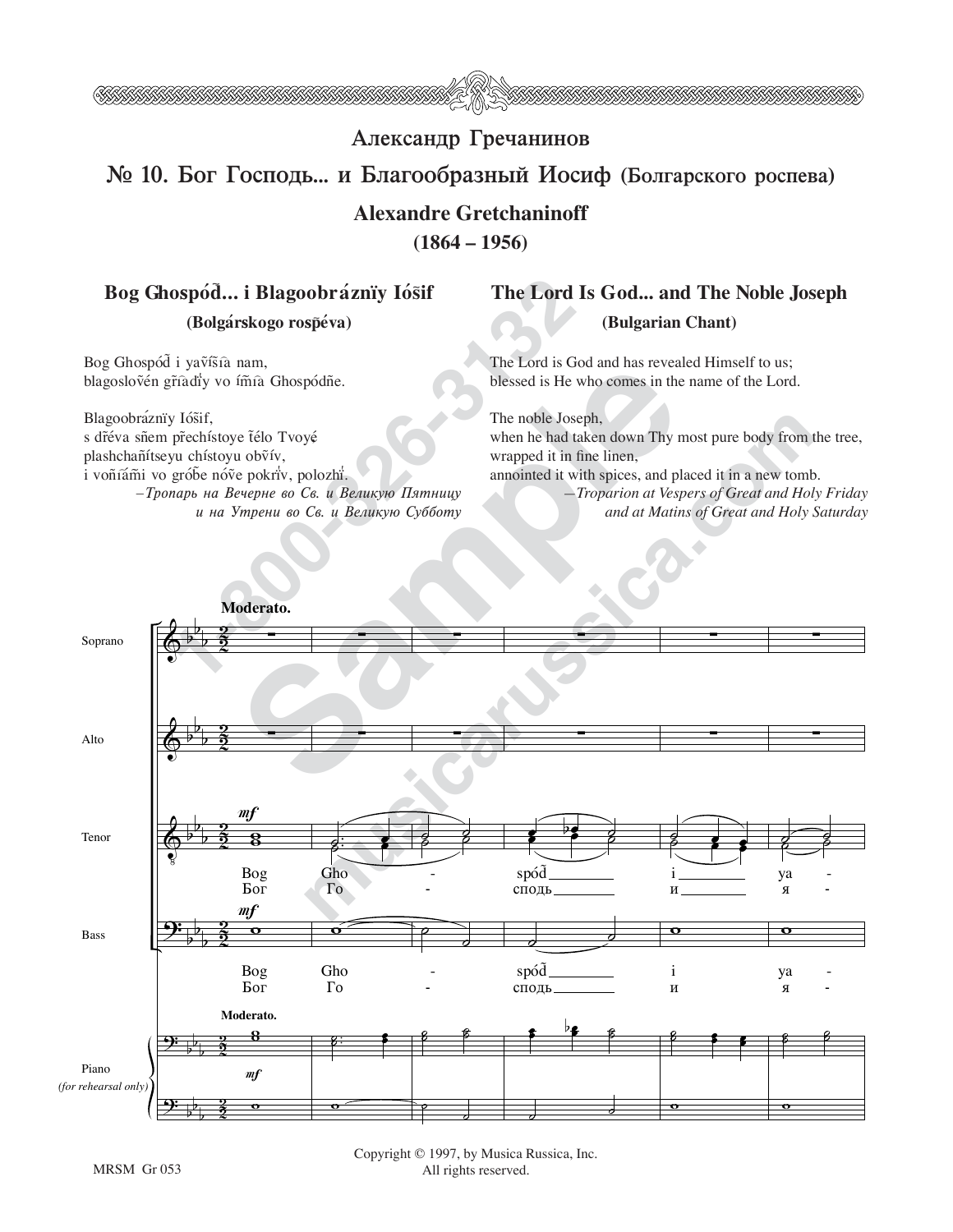



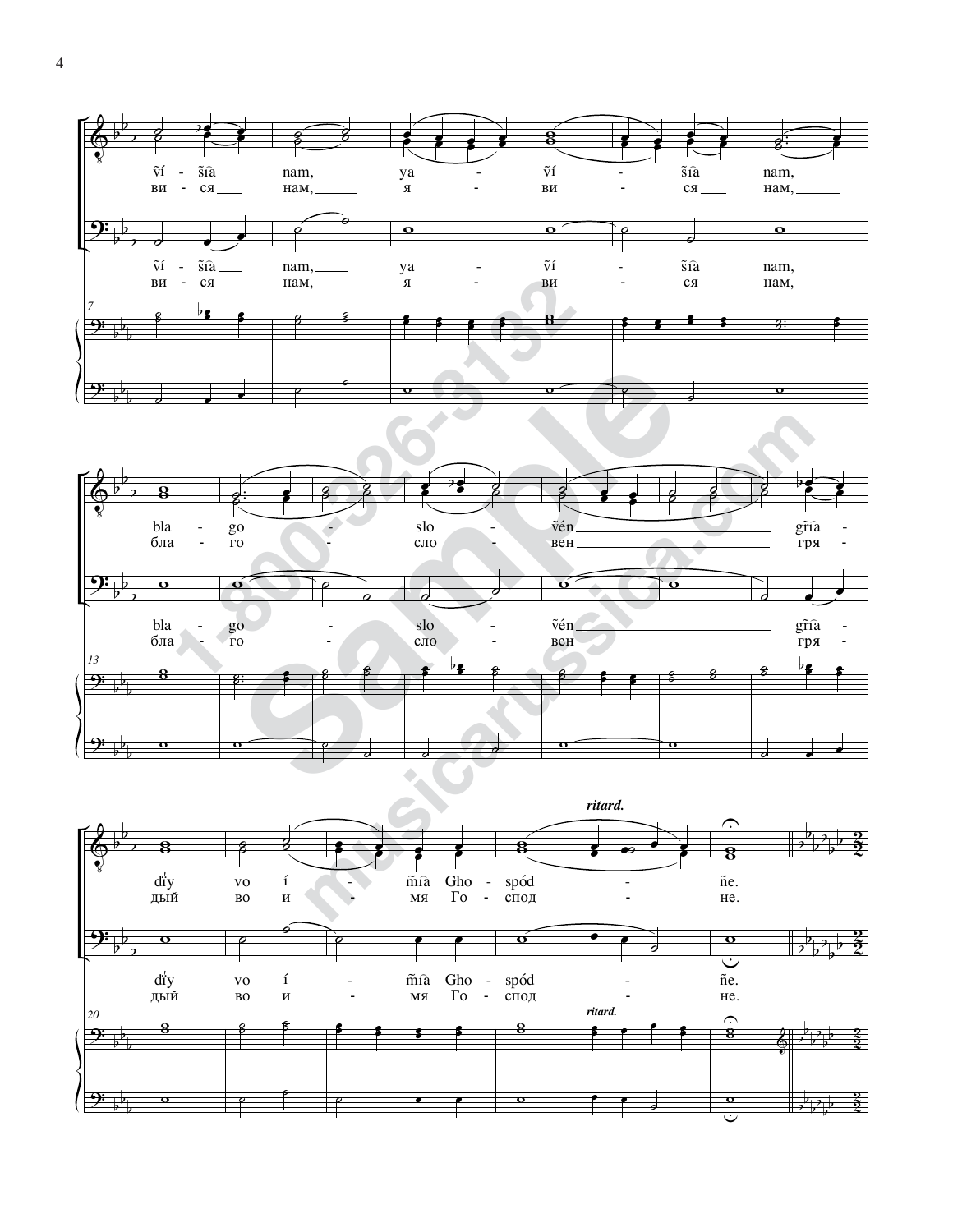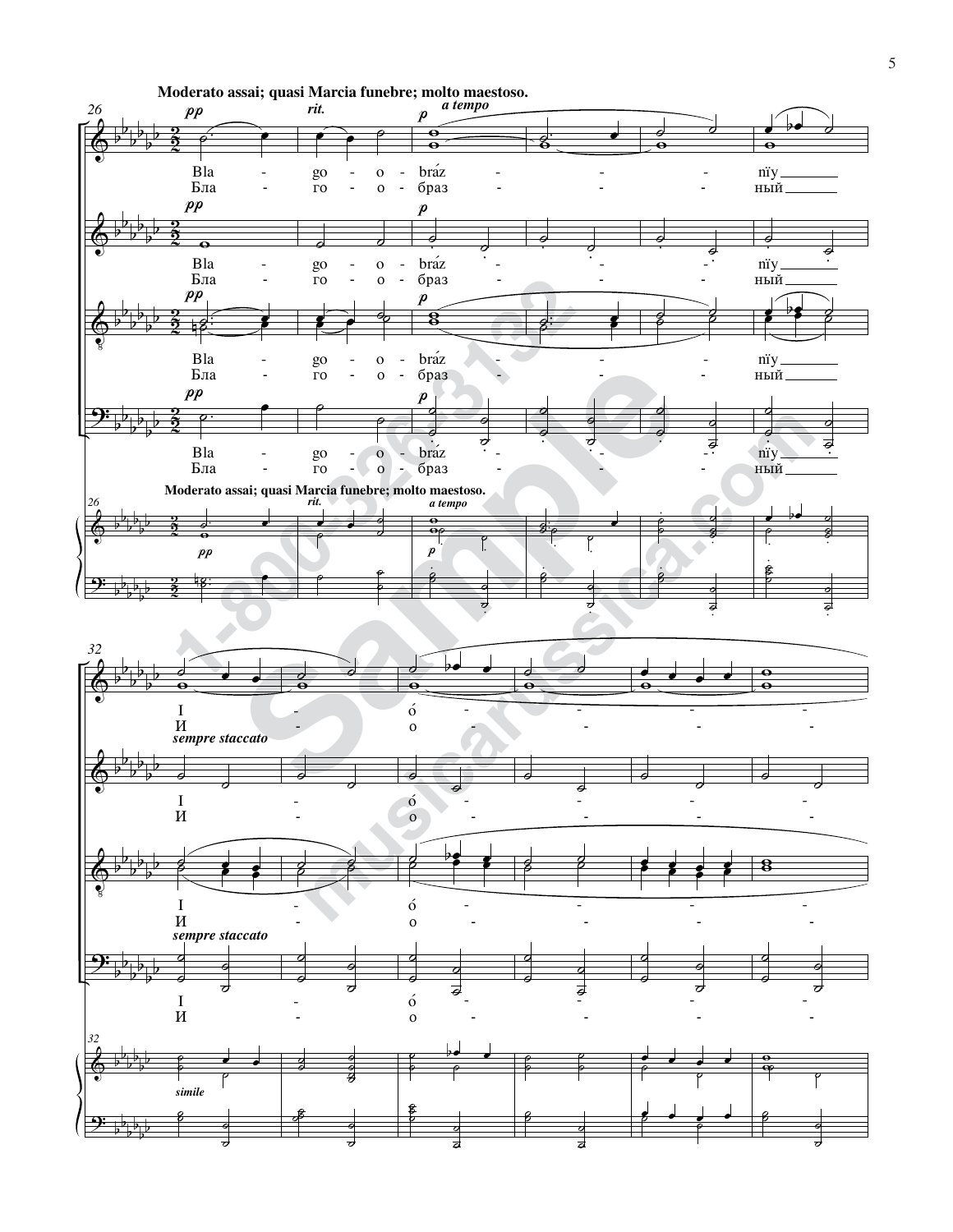

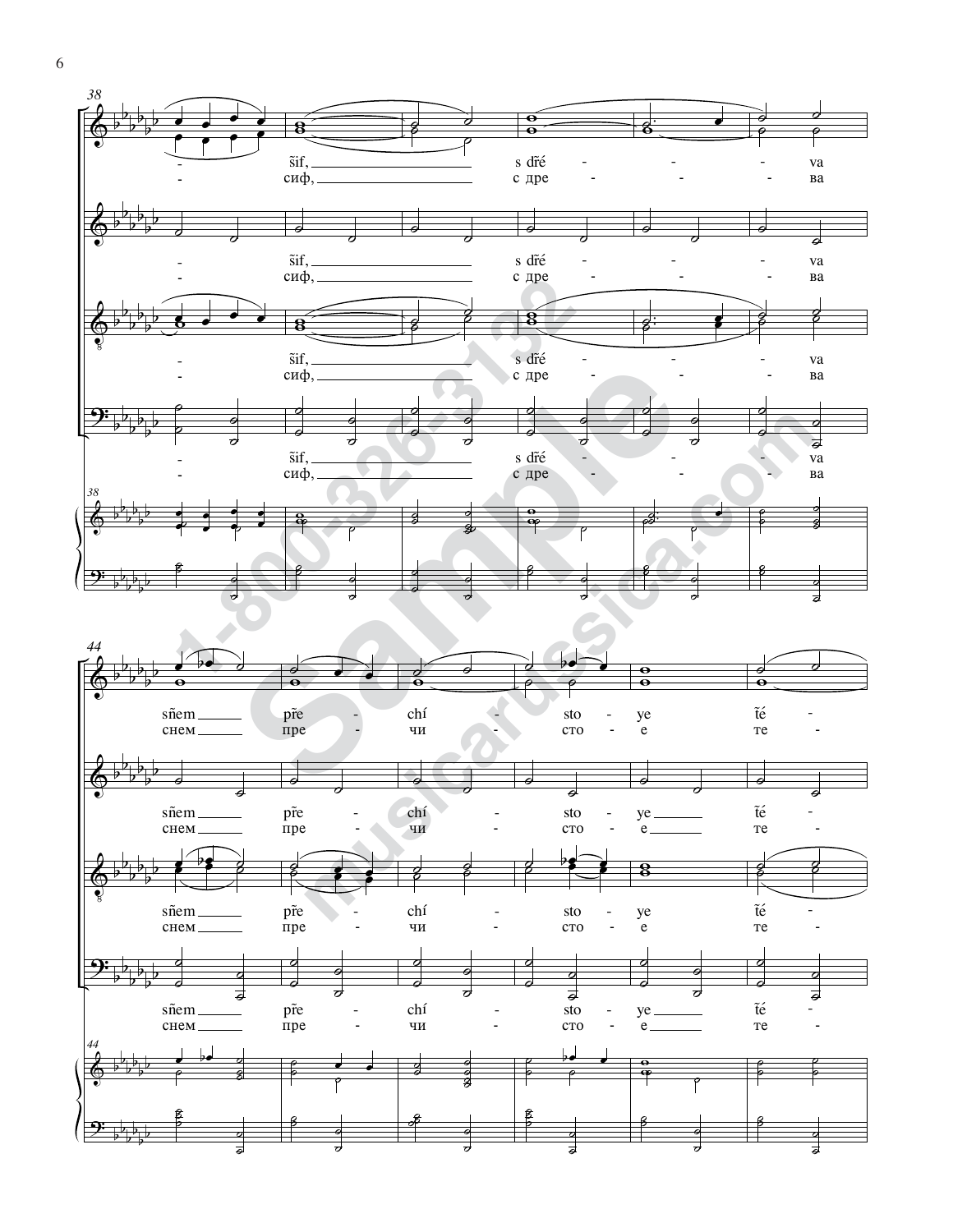

7